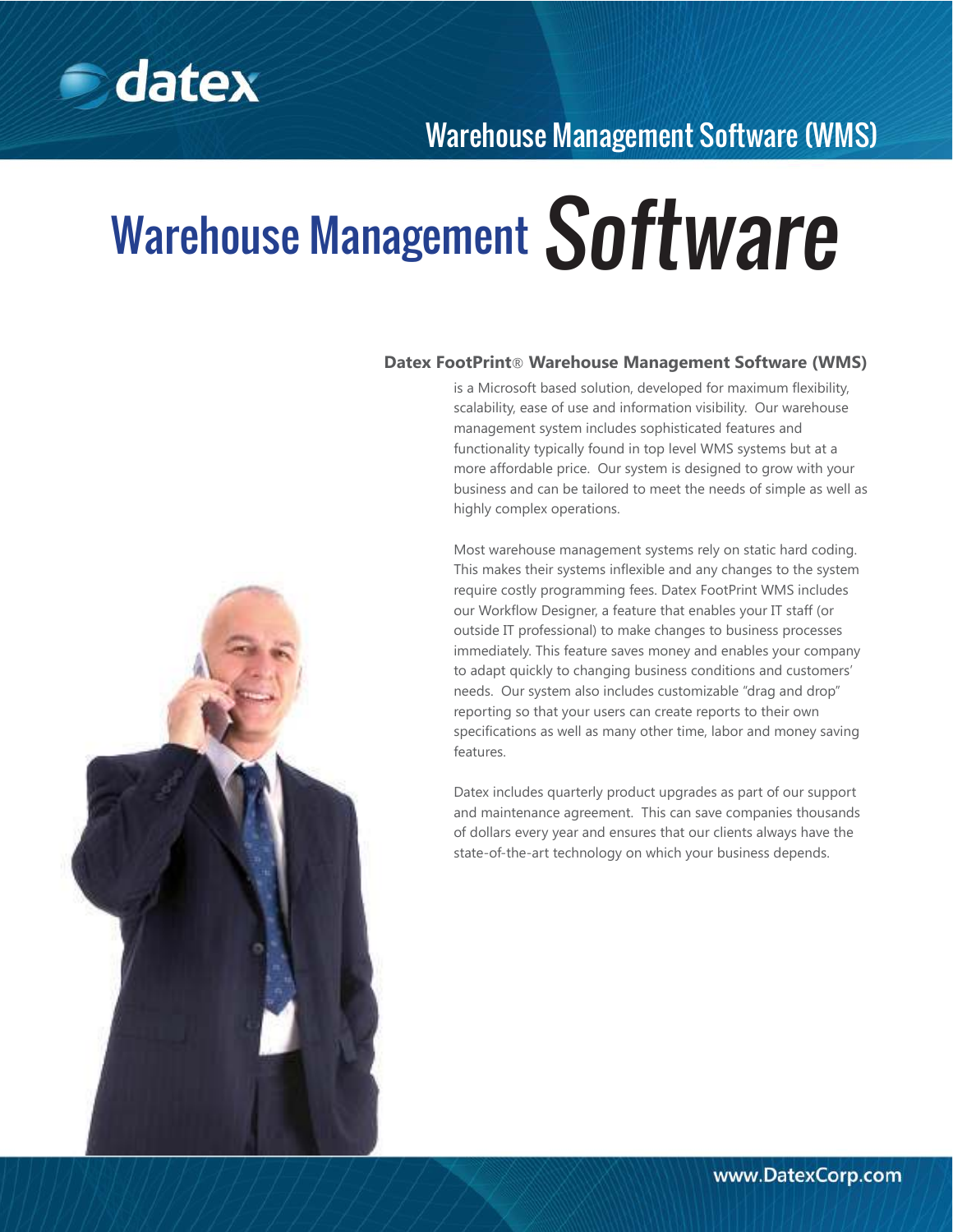

Our priority is to provide our customers with the service that they deserve as fast as possible. Datex FootPrint® WMS handles everything that we need to succeed.

**-Karen Reece, Eskimo Cold Storage**

### Features and Functionality:

#### Real Time Inbound Processing:

- Blind and bulk receiving  $\checkmark$
- $\blacktriangle$ ASN receiving
- $\checkmark$ Regular, partial blind receipt
- Catch/variable weight
- Automated scale tickets  $\checkmark$

#### Inventory Management:

- $\checkmark$ Track and trace by Lot, SKU, UPC, Vat Code or ingredient
- Serialization/serial number control  $\blacktriangleleft$
- $\checkmark$ Apparel matrix
- $\blacktriangle$ Automatic replenishment

#### Order Management and Fulfillment:

- Order consolidation  $\checkmark$
- $\blacktriangle$ Backorder processing

#### Real Time Outbound Processing:

- $\checkmark$ Variety of picking strategies: single, cluster, bulk or wave
- $\blacktriangle$ FIFO, FEFO, FMFO, LIFO and more
- Wave building & management  $\blacktriangle$
- $\checkmark$ Pick and pack processing
- $\checkmark$ RF pick
- $\blacktriangleleft$ Load building

#### Quality Control / Quality Assurance:

- $\checkmark$  $\blacktriangle$
- Ability to handle multiple simultaneous holds
- Inspections, quarantines, taste testing

#### General Warehouse Operations:

- Barcode parsing
- Temperature capture
- Pallet tracking
- Physical / Cycle Counting
- Cloaked owner transfer
- Owner transfer
- Warehouse transfer
- Ability to restrict inventory locations  $\sqrt{ }$
- $\sqrt{ }$ HAZMAT reporting configured with tags and SSRS
- $\mathbf{r}$ Ability to create customer specific labels
- $\checkmark$ Ability to create customer specific Bill of Lading
	- Simultaneous allocation across multiple warehouses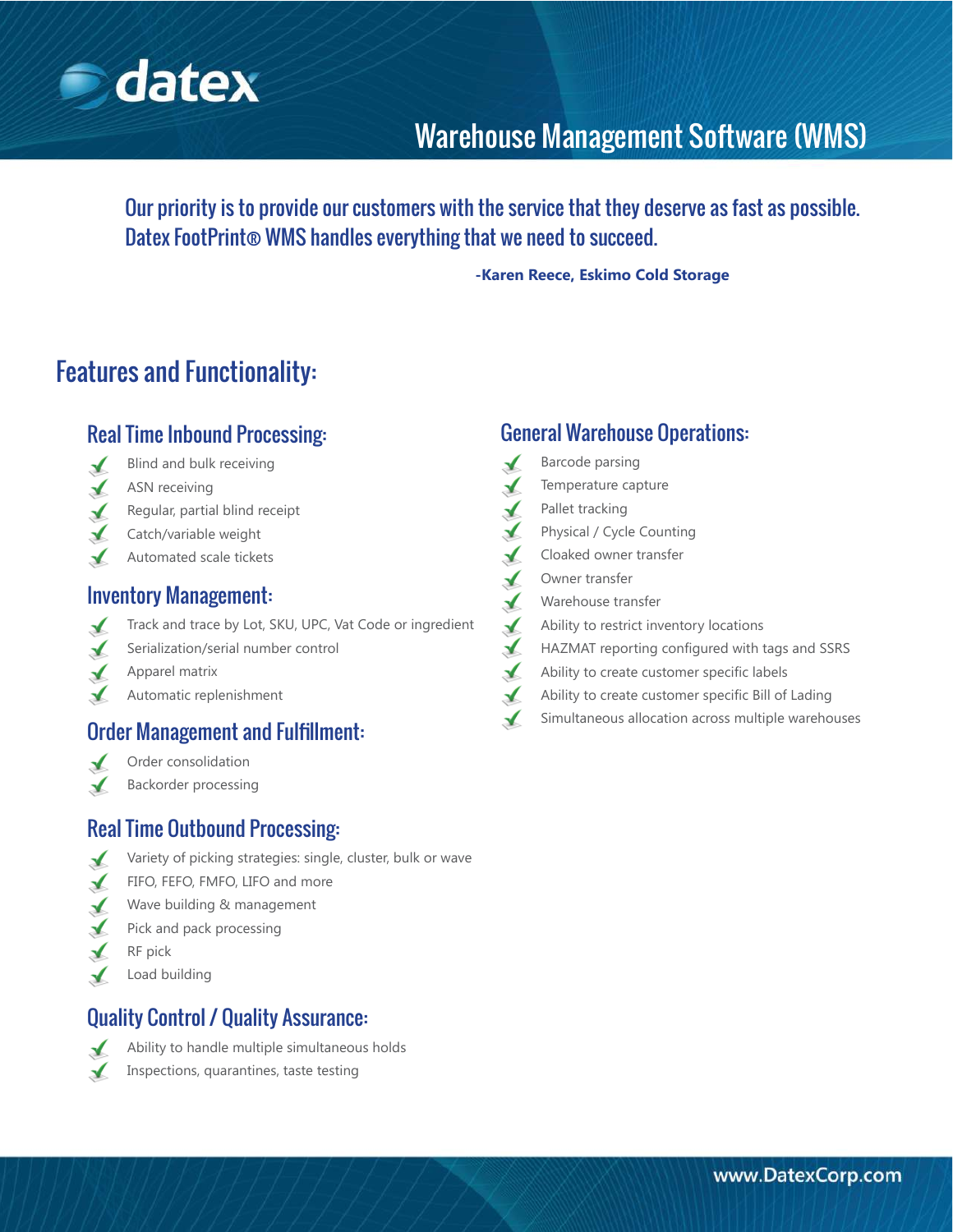

## More Features and Functionality:

#### Billing:

- Deferred handling revenue tracking
- Real time revenue capture
- Auto-invoice generation √
- Client master files define billing rules
- Accessorial charge capture
- Easy to use billing wizard

#### Yard Management:

- $\checkmark$ Cross docking and trans loading
- Dock door appointment scheduling

#### Security Features:

- Rules based security permissions
- Signature capture
- Audit trail
- Ability to restrict employees by department or zone

#### EDI / System Integration:

- $\checkmark$ EDI Enabled / UCC128 / MH10
- Integration capability with most ERP, MRP, shipping and  $\blacktriangle$ material handling systems

#### Document Management:

- Attach any file to inventory records  $\mathbf{r}$
- Ability to create requirements to attach documents, photos  $\sqrt{ }$ or other files before proceeding with business processes

#### System Upgrades:

- Included (free) with paid support and maintenance  $\checkmark$ agreements
- Released quarterly  $\blacktriangle$

#### User Friendly System Features:

- Familiar user interface
- Alerts and notifications
- Ability to configure views
- Ability to create User Defined Fields (UDFs)
- Multi-lingual
- Multi-currency
- User overview of pending tasks & critical information ✓

#### Workflow:

- System does not rely on static hard coding  $\checkmark$ 
	- Uses Microsoft Windows Workflow Foundation and rules your company creates to customize business processes quickly and easily

#### Reporting:

- Ad hoc customizable reporting  $\checkmark$
- $\checkmark$ Uses SSRS/Crystal
- Standard reports available  $\checkmark$
- Ability to customize account profiles, invoices & reports